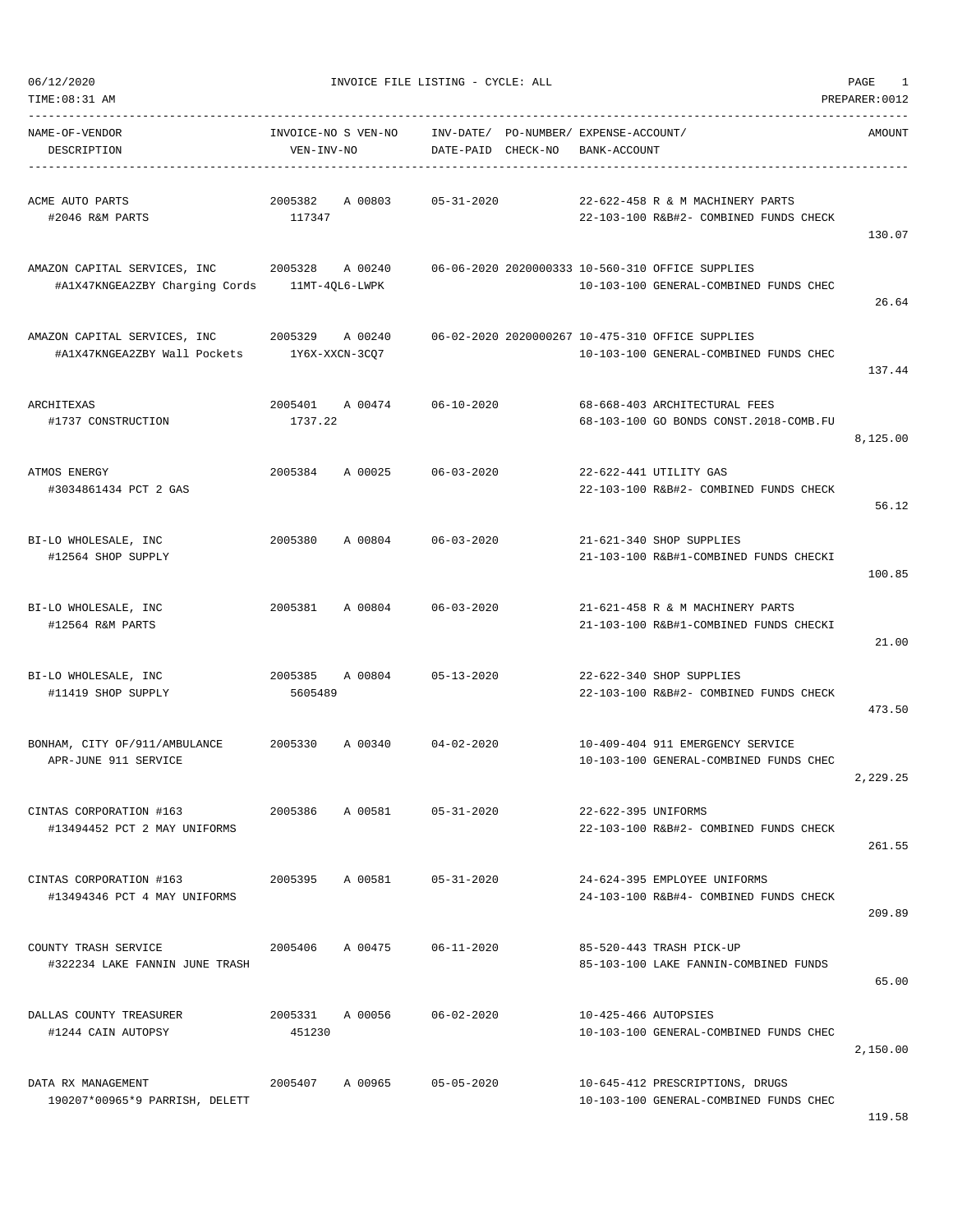| TIME:08:31 AM                                        |                     |                                       |                                                                           | PREPARER: 0012 |
|------------------------------------------------------|---------------------|---------------------------------------|---------------------------------------------------------------------------|----------------|
| NAME-OF-VENDOR                                       | INVOICE-NO S VEN-NO | INV-DATE/ PO-NUMBER/ EXPENSE-ACCOUNT/ |                                                                           | AMOUNT         |
| DESCRIPTION                                          | VEN-INV-NO          | DATE-PAID CHECK-NO                    | BANK-ACCOUNT                                                              |                |
| DATA RX MANAGEMENT<br>170902*00965*40 FRANKS, SHEILA | 2005408<br>A 00965  | $04 - 15 - 2020$                      | 10-645-412 PRESCRIPTIONS, DRUGS<br>10-103-100 GENERAL-COMBINED FUNDS CHEC |                |
| DATA RX MANAGEMENT                                   | 2005409<br>A 00965  | $04 - 16 - 2020$                      | 10-645-412 PRESCRIPTIONS, DRUGS                                           | 120.75         |
| 170902*00965*40 FRANKS, SHEILA                       |                     |                                       | 10-103-100 GENERAL-COMBINED FUNDS CHEC                                    | 14.85          |
| DATA RX MANAGEMENT<br>170902*00965*40 FRANKS, SHEILA | 2005410<br>A 00965  | 04-28-2020                            | 10-645-412 PRESCRIPTIONS, DRUGS<br>10-103-100 GENERAL-COMBINED FUNDS CHEC | 27.40          |
| DATA RX MANAGEMENT<br>170902*00965*41 FRANKS, SHEILA | 2005411<br>A 00965  | 05-26-2020                            | 10-645-412 PRESCRIPTIONS, DRUGS<br>10-103-100 GENERAL-COMBINED FUNDS CHEC | 14.85          |
| DATA RX MANAGEMENT<br>170902*00965*41 FRANKS, SHEILA | 2005412<br>A 00965  | $05 - 27 - 2020$                      | 10-645-412 PRESCRIPTIONS, DRUGS<br>10-103-100 GENERAL-COMBINED FUNDS CHEC | 9.78           |
| DATA RX MANAGEMENT<br>930026*00965*66 ROBERTS, MELIS | 2005413<br>A 00965  | $05 - 01 - 2020$                      | 10-645-412 PRESCRIPTIONS, DRUGS<br>10-103-100 GENERAL-COMBINED FUNDS CHEC | 57.61          |
| DATA RX MANAGEMENT<br>930026*00965*66 ROBERTS, MELIS | 2005414<br>A 00965  | $05 - 01 - 2020$                      | 10-645-412 PRESCRIPTIONS, DRUGS<br>10-103-100 GENERAL-COMBINED FUNDS CHEC | 19.33          |
| DATA RX MANAGEMENT<br>930026*00965*66 ROBERTS, MELIS | 2005415<br>A 00965  | $05 - 07 - 2020$                      | 10-645-412 PRESCRIPTIONS, DRUGS<br>10-103-100 GENERAL-COMBINED FUNDS CHEC | 174.43         |
| DATA RX MANAGEMENT<br>930026*00965*66 ROBERTS, MELIS | 2005416<br>A 00965  | $05 - 01 - 2020$                      | 10-645-409 DIABETIC SUPPLIES<br>10-103-100 GENERAL-COMBINED FUNDS CHEC    | 130.19         |
| DATA RX MANAGEMENT<br>930026*00965*66 ROBERTS, MELIS | 2005417<br>A 00965  | $05 - 19 - 2020$                      | 10-645-409 DIABETIC SUPPLIES<br>10-103-100 GENERAL-COMBINED FUNDS CHEC    | 9.33           |
| DATA RX MANAGEMENT<br>930026*00965*65 ROBERTS, MELIS | 2005418<br>A 00965  | $04 - 02 - 2020$                      | 10-645-412 PRESCRIPTIONS, DRUGS<br>10-103-100 GENERAL-COMBINED FUNDS CHEC | 19.33          |
| DATA RX MANAGEMENT<br>930026*00965*65 ROBERTS, MELIS | A 00965<br>2005419  | $04 - 07 - 2020$                      | 10-645-412 PRESCRIPTIONS, DRUGS<br>10-103-100 GENERAL-COMBINED FUNDS CHEC | 35.21          |
| DATA RX MANAGEMENT<br>930026*00965*65 ROBERTS, MELIS | 2005420<br>A 00965  | $04 - 22 - 2020$                      | 10-645-412 PRESCRIPTIONS, DRUGS<br>10-103-100 GENERAL-COMBINED FUNDS CHEC | 35.21          |
| DATA RX MANAGEMENT<br>930026*00965*65 ROBERTS, MELIS | 2005421<br>A 00965  | $04 - 14 - 2020$                      | 10-645-409 DIABETIC SUPPLIES<br>10-103-100 GENERAL-COMBINED FUNDS CHEC    |                |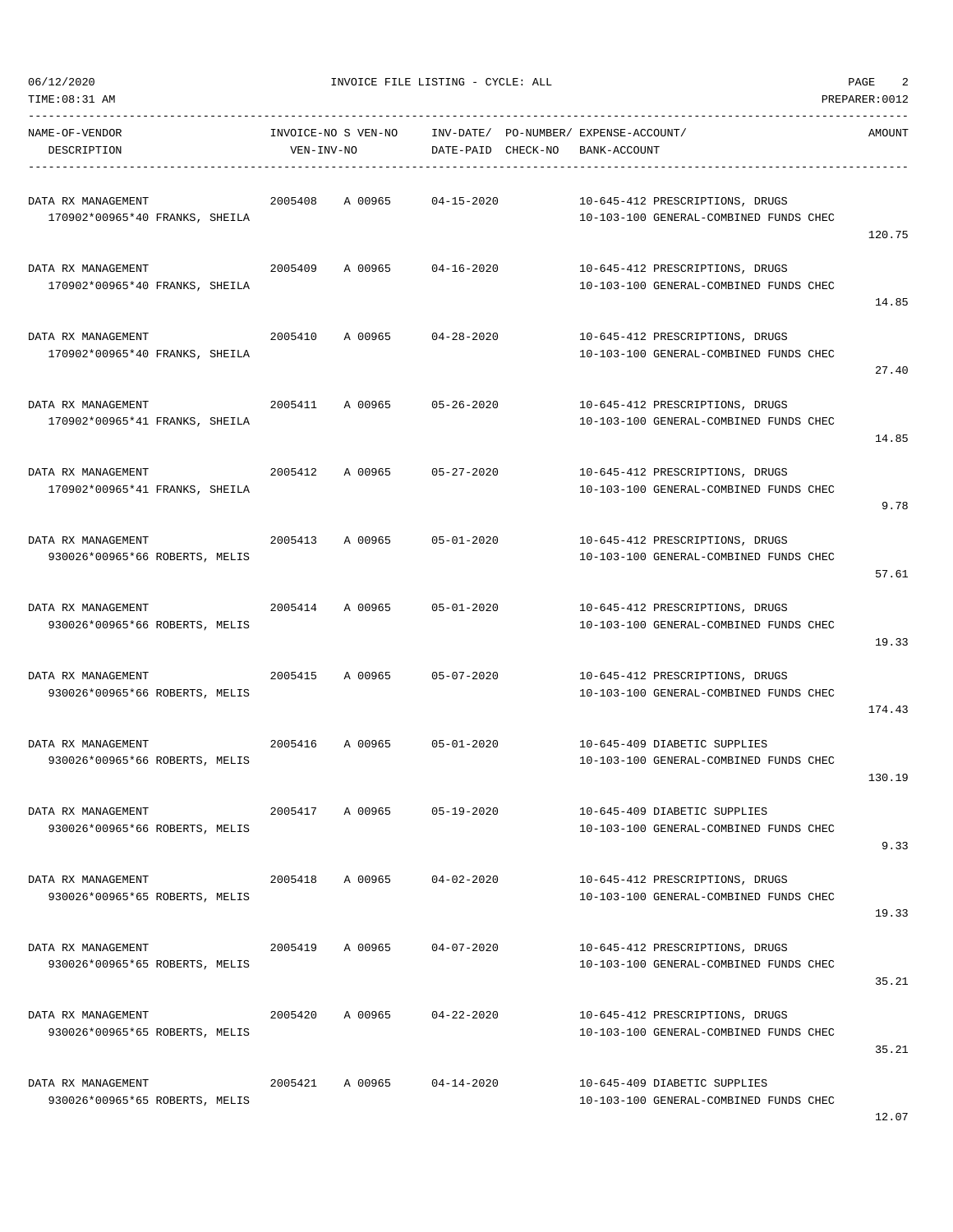| TIME: 08:31 AM                                       |                                   |                    |                  |                                                                          |                                                                           | PREPARER: 0012 |
|------------------------------------------------------|-----------------------------------|--------------------|------------------|--------------------------------------------------------------------------|---------------------------------------------------------------------------|----------------|
| NAME-OF-VENDOR<br>DESCRIPTION                        | INVOICE-NO S VEN-NO<br>VEN-INV-NO |                    |                  | INV-DATE/ PO-NUMBER/ EXPENSE-ACCOUNT/<br>DATE-PAID CHECK-NO BANK-ACCOUNT |                                                                           | AMOUNT         |
| DATA RX MANAGEMENT<br>930026*00965*65 ROBERTS, MELIS | 2005422                           | A 00965 04-14-2020 |                  |                                                                          | 10-645-409 DIABETIC SUPPLIES<br>10-103-100 GENERAL-COMBINED FUNDS CHEC    | 9.33           |
| DATA RX MANAGEMENT<br>201205*00965*4 LOYA, SHANNON D | 2005423 A 00965 04-20-2020        |                    |                  |                                                                          | 10-645-412 PRESCRIPTIONS, DRUGS<br>10-103-100 GENERAL-COMBINED FUNDS CHEC | 18.49          |
| DATA RX MANAGEMENT<br>201205*00965*4 LOYA, SHANNON D | 2005424 A 00965                   |                    | $04 - 20 - 2020$ |                                                                          | 10-645-412 PRESCRIPTIONS, DRUGS<br>10-103-100 GENERAL-COMBINED FUNDS CHEC | 72.83          |
| DATA RX MANAGEMENT<br>201205*00965*4 LOYA, SHANNON D | 2005425                           | A 00965 04-22-2020 |                  |                                                                          | 10-645-412 PRESCRIPTIONS, DRUGS<br>10-103-100 GENERAL-COMBINED FUNDS CHEC | 26.64          |
| DATA RX MANAGEMENT<br>200901*00965*6 BENGE, AMY HEST | 2005426                           | A 00965            | $04 - 09 - 2020$ |                                                                          | 10-645-412 PRESCRIPTIONS, DRUGS<br>10-103-100 GENERAL-COMBINED FUNDS CHEC | 119.58         |
| DATA RX MANAGEMENT<br>200901*00965*6 BENGE, AMY HEST | 2005427 A 00965 04-28-2020        |                    |                  |                                                                          | 10-645-412 PRESCRIPTIONS, DRUGS<br>10-103-100 GENERAL-COMBINED FUNDS CHEC | 13.49          |
| DATA RX MANAGEMENT<br>200901*00965*6 BENGE, AMY HEST | 2005428                           | A 00965 04-28-2020 |                  |                                                                          | 10-645-412 PRESCRIPTIONS, DRUGS<br>10-103-100 GENERAL-COMBINED FUNDS CHEC | 60.50          |
| DATA RX MANAGEMENT<br>201205*00965*5 LOYA, SHANNON D | 2005429                           | A 00965            | $05 - 21 - 2020$ |                                                                          | 10-645-412 PRESCRIPTIONS, DRUGS<br>10-103-100 GENERAL-COMBINED FUNDS CHEC | 26.64          |
| DATA RX MANAGEMENT<br>201205*00965*5 LOYA, SHANNON D | 2005430 A 00965 05-21-2020        |                    |                  |                                                                          | 10-645-412 PRESCRIPTIONS, DRUGS<br>10-103-100 GENERAL-COMBINED FUNDS CHEC | 72.83          |
| DATA RX MANAGEMENT<br>201205*00965*5 LOYA, SHANNON D | 2005431                           | A 00965            | $05 - 28 - 2020$ |                                                                          | 10-645-412 PRESCRIPTIONS, DRUGS<br>10-103-100 GENERAL-COMBINED FUNDS CHEC | 18.49          |
| DATA RX MANAGEMENT<br>200901*00965*7 BENGE, AMY HEST | 2005432                           | A 00965            | 05-12-2020       |                                                                          | 10-645-412 PRESCRIPTIONS, DRUGS<br>10-103-100 GENERAL-COMBINED FUNDS CHEC | 119.58         |
| DATA RX MANAGEMENT<br>200901*00965*7 BENGE, AMY HEST | 2005433                           | A 00965            | $05 - 12 - 2020$ |                                                                          | 10-645-412 PRESCRIPTIONS, DRUGS<br>10-103-100 GENERAL-COMBINED FUNDS CHEC | 37.50          |
| DATA RX MANAGEMENT<br>191204*00965*14 SPURLOCK, STEP | 2005434                           | A 00965            | $05 - 21 - 2020$ |                                                                          | 10-645-412 PRESCRIPTIONS, DRUGS<br>10-103-100 GENERAL-COMBINED FUNDS CHEC | 180.79         |
| DATA RX MANAGEMENT<br>180512*00965*4 NORTON, CAROL E | 2005435                           | A 00965            | $05 - 26 - 2020$ |                                                                          | 10-645-412 PRESCRIPTIONS, DRUGS<br>10-103-100 GENERAL-COMBINED FUNDS CHEC |                |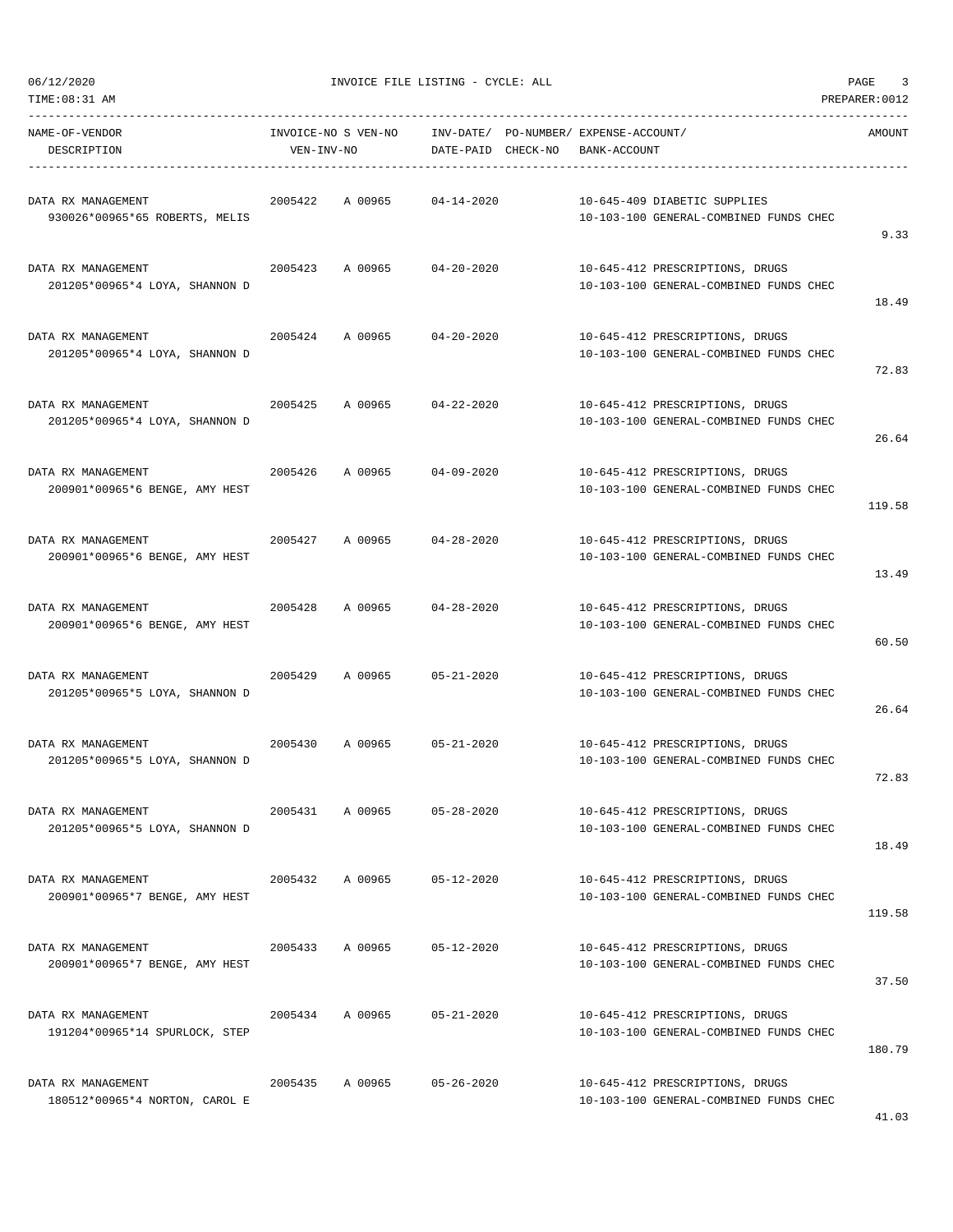| TIME: 08:31 AM                                       |            |                     |                    |                                                                           | PREPARER: 0012 |
|------------------------------------------------------|------------|---------------------|--------------------|---------------------------------------------------------------------------|----------------|
| NAME-OF-VENDOR<br>DESCRIPTION                        | VEN-INV-NO | INVOICE-NO S VEN-NO | DATE-PAID CHECK-NO | INV-DATE/ PO-NUMBER/ EXPENSE-ACCOUNT/<br>BANK-ACCOUNT                     | AMOUNT         |
| DATA RX MANAGEMENT<br>180512*00965*4 NORTON, CAROL E | 2005436    | A 00965             | $05 - 26 - 2020$   | 10-645-412 PRESCRIPTIONS, DRUGS<br>10-103-100 GENERAL-COMBINED FUNDS CHEC | 141.87         |
| DATA RX MANAGEMENT<br>180512*00965*4 NORTON, CAROL E | 2005437    | A 00965             | 05-15-2020         | 10-645-409 DIABETIC SUPPLIES<br>10-103-100 GENERAL-COMBINED FUNDS CHEC    | 15.80          |
| DATA RX MANAGEMENT<br>180512*00965*3 NORTON, CAROL E | 2005438    | A 00965             | $04 - 14 - 2020$   | 10-645-412 PRESCRIPTIONS, DRUGS<br>10-103-100 GENERAL-COMBINED FUNDS CHEC | 130.19         |
| DATA RX MANAGEMENT<br>180512*00965*3 NORTON, CAROL E | 2005439    | A 00965             | $04 - 14 - 2020$   | 10-645-412 PRESCRIPTIONS, DRUGS<br>10-103-100 GENERAL-COMBINED FUNDS CHEC | 130.19         |
| DATA RX MANAGEMENT<br>110211*00965*51 JENNINGS, SHEL | 2005440    | A 00965             | $05 - 11 - 2020$   | 10-645-412 PRESCRIPTIONS, DRUGS<br>10-103-100 GENERAL-COMBINED FUNDS CHEC | 131.46         |
| DATA RX MANAGEMENT<br>110211*00965*51 JENNINGS, SHEL | 2005441    | A 00965             | $05 - 26 - 2020$   | 10-645-412 PRESCRIPTIONS, DRUGS<br>10-103-100 GENERAL-COMBINED FUNDS CHEC | 169.53         |
| DATA RX MANAGEMENT<br>110211*00965*51 JENNINGS, SHEL | 2005442    | A 00965             | $05 - 26 - 2020$   | 10-645-412 PRESCRIPTIONS, DRUGS<br>10-103-100 GENERAL-COMBINED FUNDS CHEC | 46.21          |
| DATA RX MANAGEMENT<br>110211*00965*50 JENNINGS, SHEL | 2005443    | A 00965             | $04 - 20 - 2020$   | 10-645-412 PRESCRIPTIONS, DRUGS<br>10-103-100 GENERAL-COMBINED FUNDS CHEC | 46.21          |
| DATA RX MANAGEMENT<br>110211*00965*50 JENNINGS, SHEL | 2005444    | A 00965             | $04 - 20 - 2020$   | 10-645-412 PRESCRIPTIONS, DRUGS<br>10-103-100 GENERAL-COMBINED FUNDS CHEC | 131.46         |
| DATA RX MANAGEMENT<br>110211*00965*50 JENNINGS, SHEL | 2005445    | A 00965             | $04 - 27 - 2020$   | 10-645-412 PRESCRIPTIONS, DRUGS<br>10-103-100 GENERAL-COMBINED FUNDS CHEC | 169.53         |
| DATA RX MANAGEMENT<br>110211*00965*50 JENNINGS, SHEL | 2005446    | A 00965             | $04 - 02 - 2020$   | 10-645-409 DIABETIC SUPPLIES<br>10-103-100 GENERAL-COMBINED FUNDS CHEC    | 130.19         |
| DATA RX MANAGEMENT<br>180413*00965*22 RANGEL, TERESA | 2005447    | A 00965             | $05 - 04 - 2020$   | 10-645-412 PRESCRIPTIONS, DRUGS<br>10-103-100 GENERAL-COMBINED FUNDS CHEC | 85.09          |
| DATA RX MANAGEMENT<br>180413*00965*22 RANGEL, TERESA | 2005448    | A 00965             | $05 - 04 - 2020$   | 10-645-412 PRESCRIPTIONS, DRUGS<br>10-103-100 GENERAL-COMBINED FUNDS CHEC | 60.50          |
| DATA RX MANAGEMENT<br>110827*00965*26 GEMOETS, CRYST | 2005449    | A 00965             | $04 - 07 - 2020$   | 10-645-412 PRESCRIPTIONS, DRUGS<br>10-103-100 GENERAL-COMBINED FUNDS CHEC |                |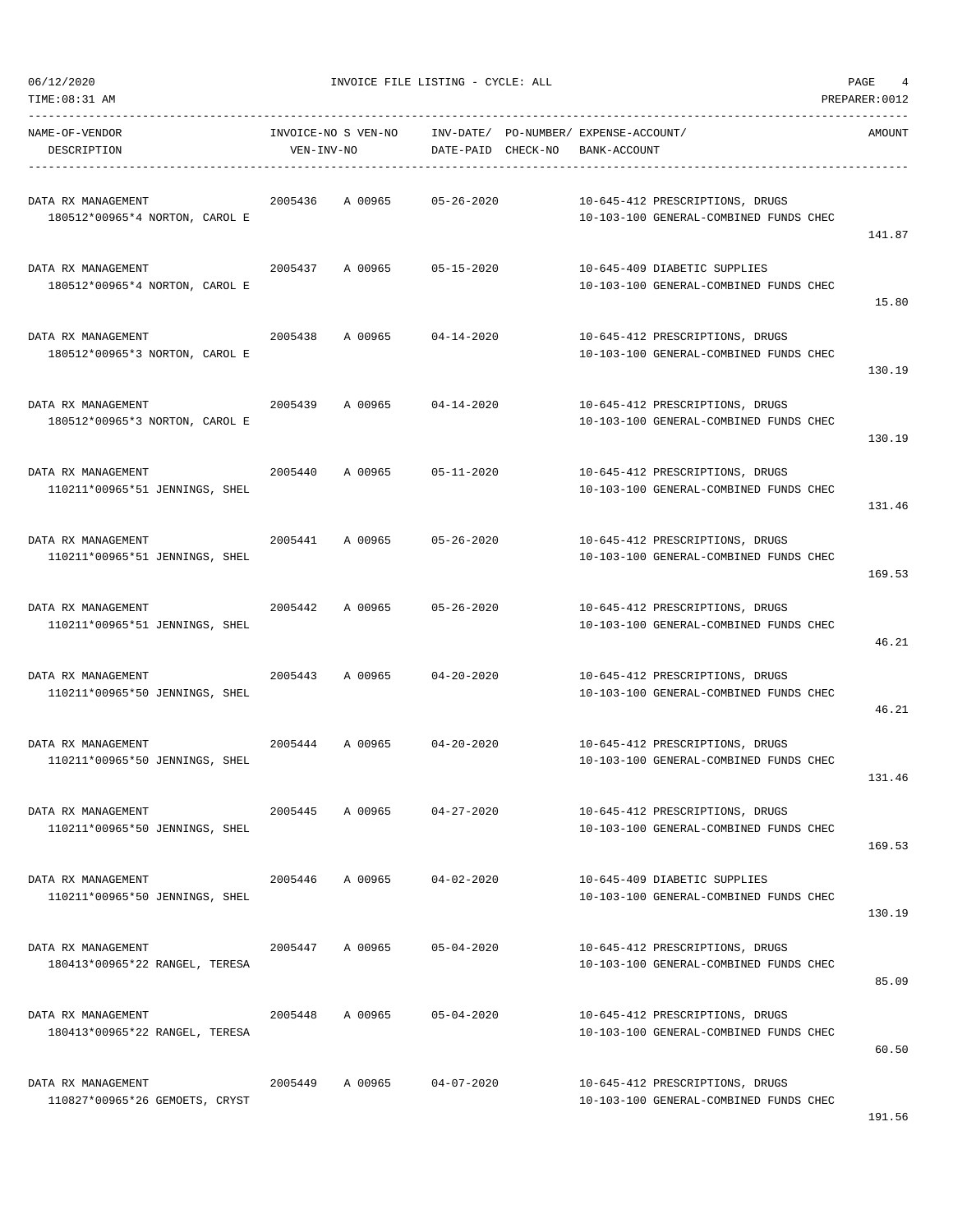| TIME: 08:31 AM                                                         |                               |                                                           |                    |              |                                                                                             | PREPARER: 0012 |
|------------------------------------------------------------------------|-------------------------------|-----------------------------------------------------------|--------------------|--------------|---------------------------------------------------------------------------------------------|----------------|
| NAME-OF-VENDOR<br>DESCRIPTION                                          | VEN-INV-NO                    | INVOICE-NO S VEN-NO INV-DATE/ PO-NUMBER/ EXPENSE-ACCOUNT/ | DATE-PAID CHECK-NO | BANK-ACCOUNT |                                                                                             | AMOUNT         |
| DATA RX MANAGEMENT<br>110827*00965*26 GEMOETS, CRYST                   | 2005450                       | A 00965                                                   | $04 - 21 - 2020$   |              | 10-645-412 PRESCRIPTIONS, DRUGS<br>10-103-100 GENERAL-COMBINED FUNDS CHEC                   | 5.60           |
| DATA RX MANAGEMENT<br>190901*00965*7 HINSON, SHEILA                    |                               | 2005451 A 00965 04-08-2020                                |                    |              | 10-645-412 PRESCRIPTIONS, DRUGS<br>10-103-100 GENERAL-COMBINED FUNDS CHEC                   | 16.85          |
| DATA RX MANAGEMENT<br>190901*00965*8 HINSON, SHEILA                    | 2005452                       | A 00965                                                   | 05-12-2020         |              | 10-645-412 PRESCRIPTIONS, DRUGS<br>10-103-100 GENERAL-COMBINED FUNDS CHEC                   | 60.54          |
| DELL MARKETING L.P.<br>#33874740 Laptop LATITUDE 5500 XCTO 10398282763 | 2005332                       | A 00696                                                   |                    |              | 06-07-2020 2020000328 10-450-353 COMPUTER EXPENSE<br>10-103-100 GENERAL-COMBINED FUNDS CHEC | 1,487.52       |
| DELL MARKETING L.P.<br>#33874740 Toner                                 | 2005387 A00696<br>10397729934 |                                                           |                    |              | 06-04-2020 2020000329 22-622-340 SHOP SUPPLIES<br>22-103-100 R&B#2- COMBINED FUNDS CHECK    | 60.79          |
| ELLISON, KRISTY<br>5/13-6/2/20 TRAVEL-31.2 MILES                       | 2005333                       | <b>A</b>                                                  | 06-05-2020         |              | 10-403-427 OUT OF COUNTY TRAVEL/TRAINI<br>10-103-100 GENERAL-COMBINED FUNDS CHEC            | 17.94          |
| FANNIN COUNTY ELEC. CO-OP, INC<br>#10115200 PCT 3 ELECTRIC             | 2005405                       | A 00335 06-08-2020                                        |                    |              | 23-623-440 UTILITY ELECTRICITY<br>23-103-100 R&B#3-COMBINED FUNDS CHECKI                    | 185.70         |
| FROELICH, DR. JAMES E.<br>2005334<br>5/21-6/20/20 HEALTH OFFICER       |                               | A 00074 06-10-2020                                        |                    |              | 10-641-102 SALARY APPOINTED OFFICIAL<br>10-103-100 GENERAL-COMBINED FUNDS CHEC              | 200.00         |
| GOODMAN-MORRIS, COURTNEY<br>FA-20-44571 CASTILLO DST CT                | 2005335                       | A 00459 05-28-2020                                        |                    |              | 10-435-436 ATTORNEY FEES- CPS CASES<br>10-103-100 GENERAL-COMBINED FUNDS CHEC               | 312.00         |
| GOODMAN-MORRIS, COURTNEY<br>FA-19-44435 SKRINE/GREEN DST CT            | 2005336                       | A 00459                                                   | $05 - 27 - 2020$   |              | 10-435-436 ATTORNEY FEES- CPS CASES<br>10-103-100 GENERAL-COMBINED FUNDS CHEC               | 256.00         |
| GOODMAN-MORRIS, COURTNEY<br>FA-20-44709 COOPER/RODRIGUEZ DST CT        | 2005337                       | A 00459                                                   | $05 - 28 - 2020$   |              | 10-435-436 ATTORNEY FEES- CPS CASES<br>10-103-100 GENERAL-COMBINED FUNDS CHEC               | 520.00         |
| GOODMAN-MORRIS, COURTNEY<br>FA-20-44580 OTIS DST CT                    | 2005338                       | A 00459                                                   | $05 - 28 - 2020$   |              | 10-435-436 ATTORNEY FEES- CPS CASES<br>10-103-100 GENERAL-COMBINED FUNDS CHEC               | 608.00         |
| GT DISTRIBUTORS, INC<br>#002162 Weapons Supplies                       | 2005339<br>INV0769373         | A 00281                                                   |                    |              | 05-30-2020 2020000188 10-560-320 WEAPONS SUPPLIES<br>10-103-100 GENERAL-COMBINED FUNDS CHEC | 405.03         |
| GT DISTRIBUTORS, INC<br>#002162 Uniforms BAXTER                        | 2005340<br>INV0767758         | A 00281                                                   |                    |              | 05-22-2020 2020000342 10-560-395 UNIFORMS/OTHER<br>10-103-100 GENERAL-COMBINED FUNDS CHEC   |                |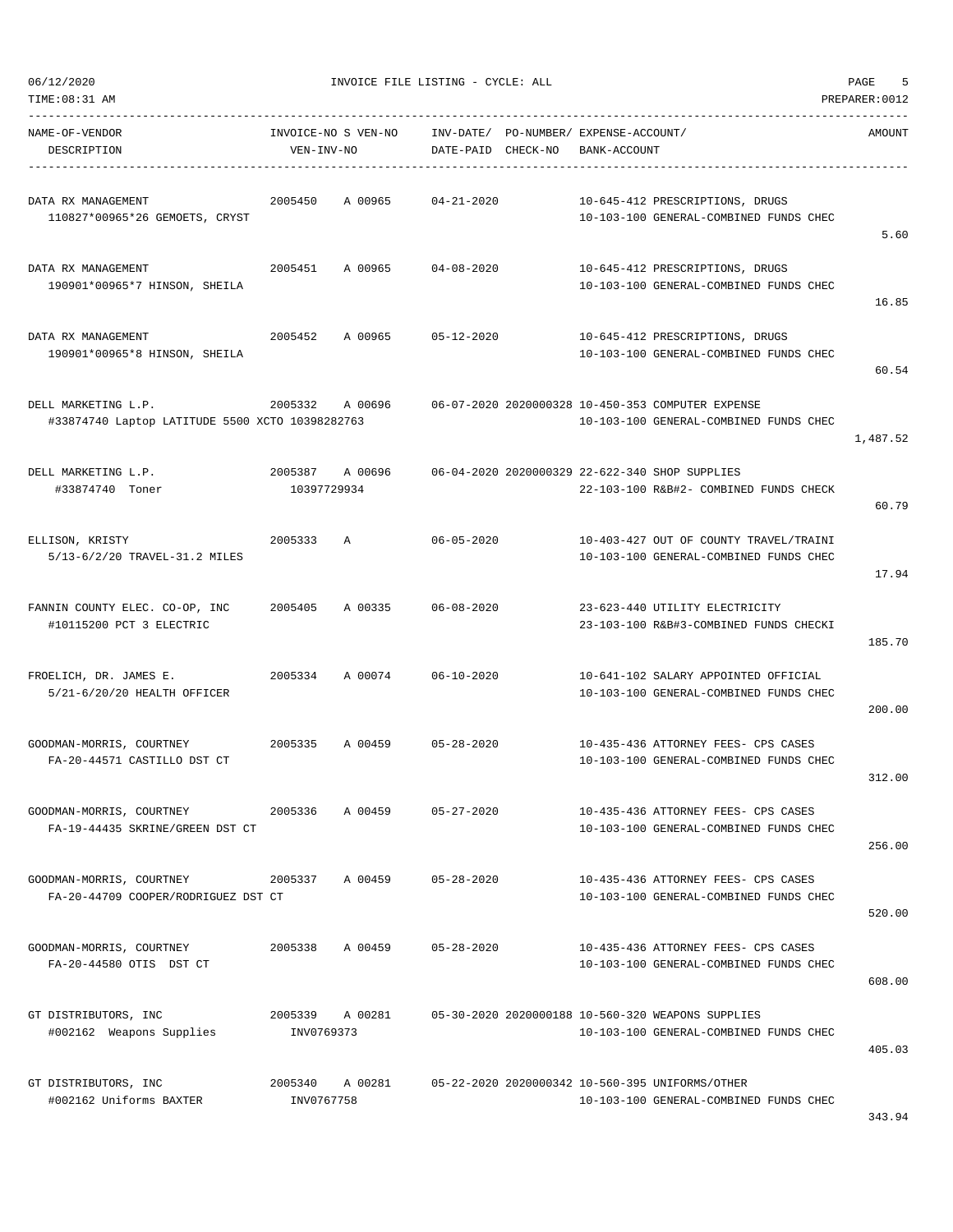| TIME: 08:31 AM                                                |                                   |                                            |                    |                                                       |                                                                                                             | PREPARER: 0012 |
|---------------------------------------------------------------|-----------------------------------|--------------------------------------------|--------------------|-------------------------------------------------------|-------------------------------------------------------------------------------------------------------------|----------------|
| NAME-OF-VENDOR<br>DESCRIPTION                                 | INVOICE-NO S VEN-NO<br>VEN-INV-NO |                                            | DATE-PAID CHECK-NO | INV-DATE/ PO-NUMBER/ EXPENSE-ACCOUNT/<br>BANK-ACCOUNT |                                                                                                             | AMOUNT         |
| HERRINGTON PLUMBING<br>6/2/20 AGRILIFE URINAL REPAIR          | 2005341                           | A 00126                                    | $06 - 02 - 2020$   |                                                       | 10-516-450 R&M BUILDING<br>10-103-100 GENERAL-COMBINED FUNDS CHEC                                           | 145.00         |
| IHS PHARMACY<br>#FI99999999 MARCH MEDS/CREDITS                | 2005342                           | A 00405 03-31-2020<br>61998/61600/61638/62 |                    |                                                       | 10-565-405 PRISONER MEDICAL<br>10-103-100 GENERAL-COMBINED FUNDS CHEC                                       | 15,658.67      |
| JPMORGAN CHASE BANK NA<br>5567 0879 0001 8285 ZOOM            | 2005343                           | A 00378                                    | $06 - 05 - 2020$   |                                                       | 10-409-574 TECHNOLOGY<br>10-103-100 GENERAL-COMBINED FUNDS CHEC                                             | 69.34          |
| JPMORGAN CHASE BANK NA<br>5567 0879 0001 8285 BRILEY ST BAR D | 2005344                           | A 00378                                    | $06 - 05 - 2020$   | 10-475-481 DUES                                       | 10-103-100 GENERAL-COMBINED FUNDS CHEC                                                                      | 240.00         |
| JPMORGAN CHASE BANK NA<br>5567 0879 0001 8285 TRANSPORT       | 2005345                           | A 00378                                    | $06 - 05 - 2020$   |                                                       | 10-560-428 PRISONER TRANSPORT<br>10-103-100 GENERAL-COMBINED FUNDS CHEC                                     | 744.30         |
| JPMORGAN CHASE BANK NA<br>5567 0879 0001 8285 TRANSPORT       | 2005346                           | A 00378                                    | $06 - 05 - 2020$   |                                                       | 10-560-428 PRISONER TRANSPORT<br>10-103-100 GENERAL-COMBINED FUNDS CHEC                                     | 1,189.30       |
| JPMORGAN CHASE BANK NA<br>5567 0879 0001 8285 TRANSPORT       | 2005347                           | A 00378                                    | $06 - 05 - 2020$   |                                                       | 10-560-428 PRISONER TRANSPORT<br>10-103-100 GENERAL-COMBINED FUNDS CHEC                                     | 297.49         |
| JPMORGAN CHASE BANK NA<br>5567 0879 0001 8285 SHOWER CURTAINS | 2005348                           | A 00378                                    | $06 - 05 - 2020$   |                                                       | 10-403-310 OFFICE SUPPLIES<br>10-103-100 GENERAL-COMBINED FUNDS CHEC                                        | 13.50          |
| JPMORGAN CHASE BANK NA<br>5567 0879 0001 8285SanitizingSystem | 2005349                           | A 00378                                    |                    |                                                       | 06-05-2020 2020000307 10-435-572 OFFICE EQUIPMENT<br>10-103-100 GENERAL-COMBINED FUNDS CHEC                 | 191.00         |
| JPMORGAN CHASE BANK NA<br>5567 08790001 8285Curtain/PVC Pipe  | 2005350                           | A 00378                                    |                    |                                                       | 06-05-2020 2020000313 10-404-310 ELECTION SUPPLIES<br>10-103-100 GENERAL-COMBINED FUNDS CHEC                | 398.52         |
| JPMORGAN CHASE BANK NA<br>5567 0879 0001 8285 Plexi Glass     | 2005351 A 00378                   |                                            |                    |                                                       | 06-05-2020 2020000317 10-435-572 OFFICE EQUIPMENT<br>10-103-100 GENERAL-COMBINED FUNDS CHEC                 | 635.70         |
| JPMORGAN CHASE BANK NA<br>5567 0879 0001 8285Battery Backups  |                                   |                                            |                    |                                                       | 2005352 A 00378 06-05-2020 2020000323 10-503-572 OFFICE EQUIPMENT<br>10-103-100 GENERAL-COMBINED FUNDS CHEC | 119.98         |
| JPMORGAN CHASE BANK NA<br>5567 0879 0001 8285 FLYWHEEL        | 2005388                           | A 00378                                    | 06-05-2020         |                                                       | 22-622-458 R & M MACHINERY PARTS<br>22-103-100 R&B#2- COMBINED FUNDS CHECK                                  | 82.50          |
| JPMORGAN CHASE BANK NA<br>5567 0879 0001 8285 SHOP WATER      | 2005389                           | A 00378                                    | $06 - 05 - 2020$   |                                                       | 22-622-340 SHOP SUPPLIES<br>22-103-100 R&B#2- COMBINED FUNDS CHECK                                          |                |

9.50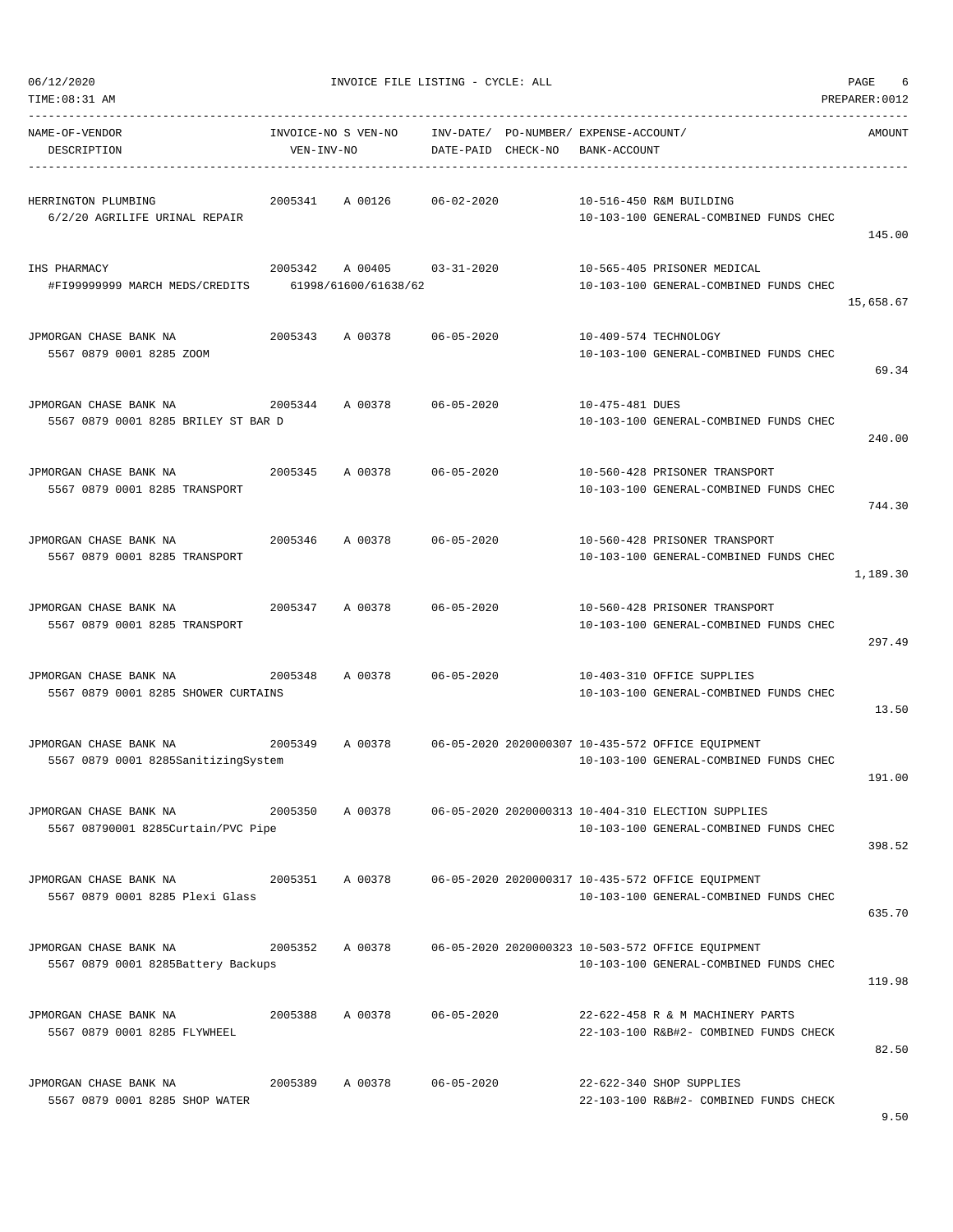|  | 06/12/2020 |  |
|--|------------|--|
|  |            |  |
|  |            |  |

| TIME:08:31 AM                                                     |                                   |                 |                            |                                                       |                                                                                | PREPARER: 0012 |
|-------------------------------------------------------------------|-----------------------------------|-----------------|----------------------------|-------------------------------------------------------|--------------------------------------------------------------------------------|----------------|
| NAME-OF-VENDOR<br>DESCRIPTION                                     | INVOICE-NO S VEN-NO<br>VEN-INV-NO |                 | DATE-PAID CHECK-NO         | INV-DATE/ PO-NUMBER/ EXPENSE-ACCOUNT/<br>BANK-ACCOUNT |                                                                                | AMOUNT         |
| JPMORGAN CHASE BANK NA<br>5567 0879 0001 8285 UHAUL RENTAL        | 2005396                           | A 00378         | $06 - 05 - 2020$           |                                                       | 24-624-460 EQUIPMENT RENTAL/LEASE<br>24-103-100 R&B#4- COMBINED FUNDS CHECK    | 65.90          |
| JPMORGAN CHASE BANK NA<br>5567 0879 0001 8285 SOAP                | 2005397                           | A 00378         | $06 - 05 - 2020$           |                                                       | 24-624-340 SHOP SUPPLIES<br>24-103-100 R&B#4- COMBINED FUNDS CHECK             | 275.00         |
| JPMORGAN CHASE BANK NA<br>5567 0879 0001 8285 TRAINING            | 2005400                           | A 00378         | $06 - 05 - 2020$           |                                                       | 67-560-428 TRAINING & TUITION<br>67-103-100 ANNUAL PAYMENT-COMBINED FUN        | 784.50         |
| KIRBY, SHELLY<br>6/6/20 WINDOM LAWN MOWING                        | 2005353<br>025201                 | A 00541         | $06 - 06 - 2020$           |                                                       | 10-515-444 LAWN MAINTENANCE<br>10-103-100 GENERAL-COMBINED FUNDS CHEC          | 60.00          |
| KONICA MINOLTA PREMIER FINANCE<br>#1284057 108 SAM RAYBURN COPIER | 2005354<br>68400766               | A 00444         | $06 - 06 - 2020$           |                                                       | 10-510-315 COPIER RENTAL<br>10-103-100 GENERAL-COMBINED FUNDS CHEC             | 114.68         |
| LEONARD, CITY OF<br>#0828 PCT 2 WATER                             | 2005390                           | A 00048         | $06 - 01 - 2020$           |                                                       | 22-622-442 UTILITY WATER<br>22-103-100 R&B#2- COMBINED FUNDS CHECK             | 80.24          |
| MCCRAW MATERIALS<br>$6/4/20$ ROCK & GRAVEL                        | 2005391<br>27464                  | A 00095         | $06 - 04 - 2020$           |                                                       | 23-623-341 R & B MAT. ROCK & GRAVEL<br>23-103-100 R&B#3-COMBINED FUNDS CHECKI  | 12,802.40      |
| MCCRAW OIL CO.<br>#23040045 SHERIFF AUTO GAS                      | 2005355<br>P25314                 | A 00111         | $05 - 07 - 2020$           |                                                       | 10-560-330 AUTO EXPENSE GAS & OIL<br>10-103-100 GENERAL-COMBINED FUNDS CHEC    | 937.68         |
| MCCRAW OIL CO.<br>#23040045 SHERIFF AUTO GAS                      | 2005356<br>P26142                 | A 00111         | $05 - 14 - 2020$           |                                                       | 10-560-330 AUTO EXPENSE GAS & OIL<br>10-103-100 GENERAL-COMBINED FUNDS CHEC    | 1,068.69       |
| MCCRAW OIL CO.<br>#23040045 SHERIFF AUTO GAS                      | 2005357 A 00111<br>P25577         |                 | $05 - 21 - 2020$           |                                                       | 10-560-330 AUTO EXPENSE GAS & OIL<br>10-103-100 GENERAL-COMBINED FUNDS CHEC    | 842.60         |
| MCCRAW OIL CO.<br>#23040045 SHERIFF AUTO GAS                      | P25492                            |                 | 2005358 A 00111 05-27-2020 |                                                       | 10-560-330 AUTO EXPENSE GAS & OIL<br>10-103-100 GENERAL-COMBINED FUNDS CHEC    | 715.22         |
| MCCRAW OIL CO.<br>#23040034 PCT 3 GAS                             | 2005392 A 00111<br>P25241         |                 | $05 - 06 - 2020$           |                                                       | 23-623-457 R & M MACHINERY GAS & OIL<br>23-103-100 R&B#3-COMBINED FUNDS CHECKI | 2,941.40       |
| MCCRAW OIL CO.<br>#23040034 PCT 3 GAS                             | 2005393 A 00111<br>P25275         |                 | $05 - 21 - 2020$           |                                                       | 23-623-457 R & M MACHINERY GAS & OIL<br>23-103-100 R&B#3-COMBINED FUNDS CHECKI | 3,162.46       |
| MCCRAW OIL CO.<br>#23040036 PCT 4 GAS                             | P25306                            | 2005398 A 00111 | $05 - 05 - 2020$           |                                                       | 24-624-457 R & M MACHINERY GAS & OIL<br>24-103-100 R&B#4- COMBINED FUNDS CHECK | 1,250.86       |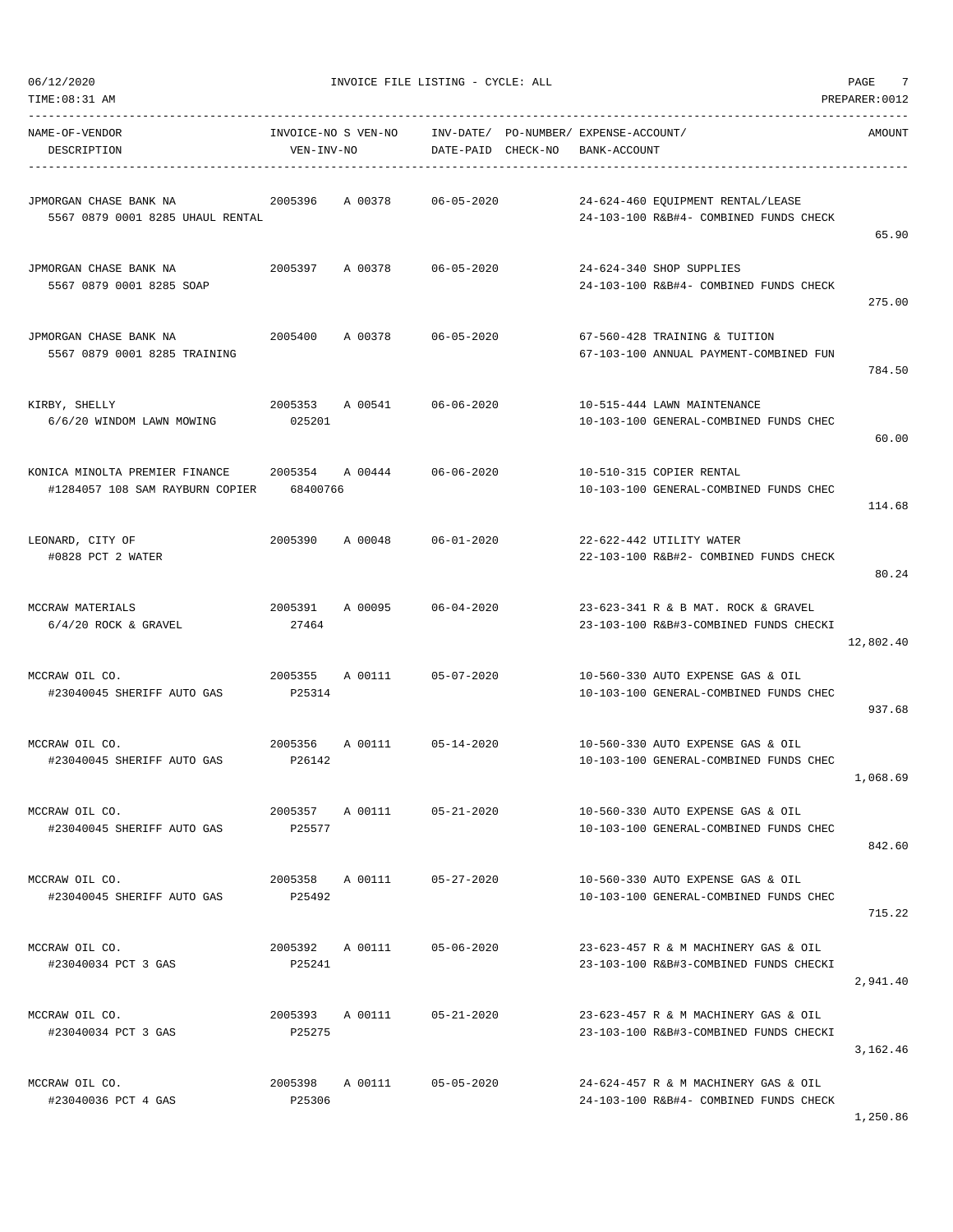TIME:08:31 AM PREPARER:0012

| ---------------<br>NAME-OF-VENDOR<br>DESCRIPTION                             | INVOICE-NO S VEN-NO<br>VEN-INV-NO |                 | DATE-PAID CHECK-NO | INV-DATE/ PO-NUMBER/ EXPENSE-ACCOUNT/<br>BANK-ACCOUNT |                                                                                                      | AMOUNT   |
|------------------------------------------------------------------------------|-----------------------------------|-----------------|--------------------|-------------------------------------------------------|------------------------------------------------------------------------------------------------------|----------|
| MCCRAW OIL CO.<br>#23040036 PCT 4 GAS                                        | 2005399<br>P25584                 | A 00111         | $05 - 22 - 2020$   |                                                       | 24-624-457 R & M MACHINERY GAS & OIL<br>24-103-100 R&B#4- COMBINED FUNDS CHECK                       | 1,473.45 |
| MIEARS, STEVEN R.<br>FA-20-44792 ZACKERY DST CT                              | 2005359                           | A 00337         | $06 - 05 - 2020$   |                                                       | 10-435-436 ATTORNEY FEES- CPS CASES<br>10-103-100 GENERAL-COMBINED FUNDS CHEC                        | 1,475.00 |
| MIEARS, STEVEN R.<br>FA-19-44435 SKRINE/GREEN DST CT                         | 2005360                           | A 00337         | 06-05-2020         |                                                       | 10-435-436 ATTORNEY FEES- CPS CASES<br>10-103-100 GENERAL-COMBINED FUNDS CHEC                        | 1,250.00 |
| MIEARS, STEVEN R.<br>J-2019-013 COLEMAN DST CT                               | 2005361                           | A 00337         | 02-17-2020         |                                                       | 10-435-432 ATTORNEY FEES JUVENILE<br>10-103-100 GENERAL-COMBINED FUNDS CHEC                          | 2,700.00 |
| NOBLE RESOURCES PEST CONTROL<br>#01990 S ANNEX PEST CONTROL 210 MAI 21137564 | 2005362 A00420                    |                 | $06 - 04 - 2020$   |                                                       | 10-513-450 R&M BUILDING<br>10-103-100 GENERAL-COMBINED FUNDS CHEC                                    | 95.00    |
| OFFICE DEPOT<br>#29023460 Office Supplies                                    | 2005363 A 00216<br>504445376001   |                 |                    |                                                       | 06-02-2020 2020000330 10-590-310 OFFICE SUPPLIES<br>10-103-100 GENERAL-COMBINED FUNDS CHEC           | 69.05    |
| OFFICE DEPOT<br>#29023460 FILE FOLDERS                                       | 504446510001                      | 2005364 A 00216 |                    |                                                       | 06-02-2020 2020000330 10-590-310 OFFICE SUPPLIES<br>10-103-100 GENERAL-COMBINED FUNDS CHEC           | 13.14    |
| PERKINS, J. DANIEL<br>FA-19-44435 SKRINE/GREEN DST CT                        | 2005365                           |                 | A 00589 06-04-2020 |                                                       | 10-435-436 ATTORNEY FEES- CPS CASES<br>10-103-100 GENERAL-COMBINED FUNDS CHEC                        | 994.50   |
| PERKINS, J. DANIEL<br>FA-19-44046 SCOTT DST CT                               | 2005366                           | A 00589         | $05 - 27 - 2020$   |                                                       | 10-435-436 ATTORNEY FEES- CPS CASES<br>10-103-100 GENERAL-COMBINED FUNDS CHEC                        | 306.00   |
| SCOTT-MERRIMAN, INC.<br>6/5/20 File Folders                                  | 2005367<br>065355                 | A 00329         |                    | 06-05-2020 2020000311 10-450-435 PRINTING             | 10-103-100 GENERAL-COMBINED FUNDS CHEC                                                               | 1,163.00 |
| SMITH MUNICIPAL SUPPLIES<br>5/29/20 Bridge Out Signs                         | 2005383<br>00-18681               | A 00161         |                    |                                                       | 05-29-2020 2020000326 21-621-343 R & B MAT. HARDWRE & LUMB<br>21-103-100 R&B#1-COMBINED FUNDS CHECKI | 253.03   |
| SOLOMON, AMANDA<br>FA-19-44272 ROUNDTREE DST CT                              | 2005368                           | A 00801         | $04 - 17 - 2020$   |                                                       | 10-435-436 ATTORNEY FEES- CPS CASES<br>10-103-100 GENERAL-COMBINED FUNDS CHEC                        | 655.50   |
| SOUTHERN TIRE MART, LLC<br>8 11R24 Radial ST FD663 4170019806<br>#214560     | 2005394                           | A 00596         |                    |                                                       | 06-05-2020 2020000332 23-623-459 R & M MACH. TIRES & TUBES<br>23-103-100 R&B#3-COMBINED FUNDS CHECKI | 2,800.00 |
| SUNBELT RENTALS, INC<br>#788877 JUNE 10K FORKLIFT RENTAL                     | 2005402<br>101551640-0001         | A 00520         | $05 - 28 - 2020$   |                                                       | 68-668-165 CONSTRUCTION<br>68-103-100 GO BONDS CONST.2018-COMB.FU                                    | 3,303.84 |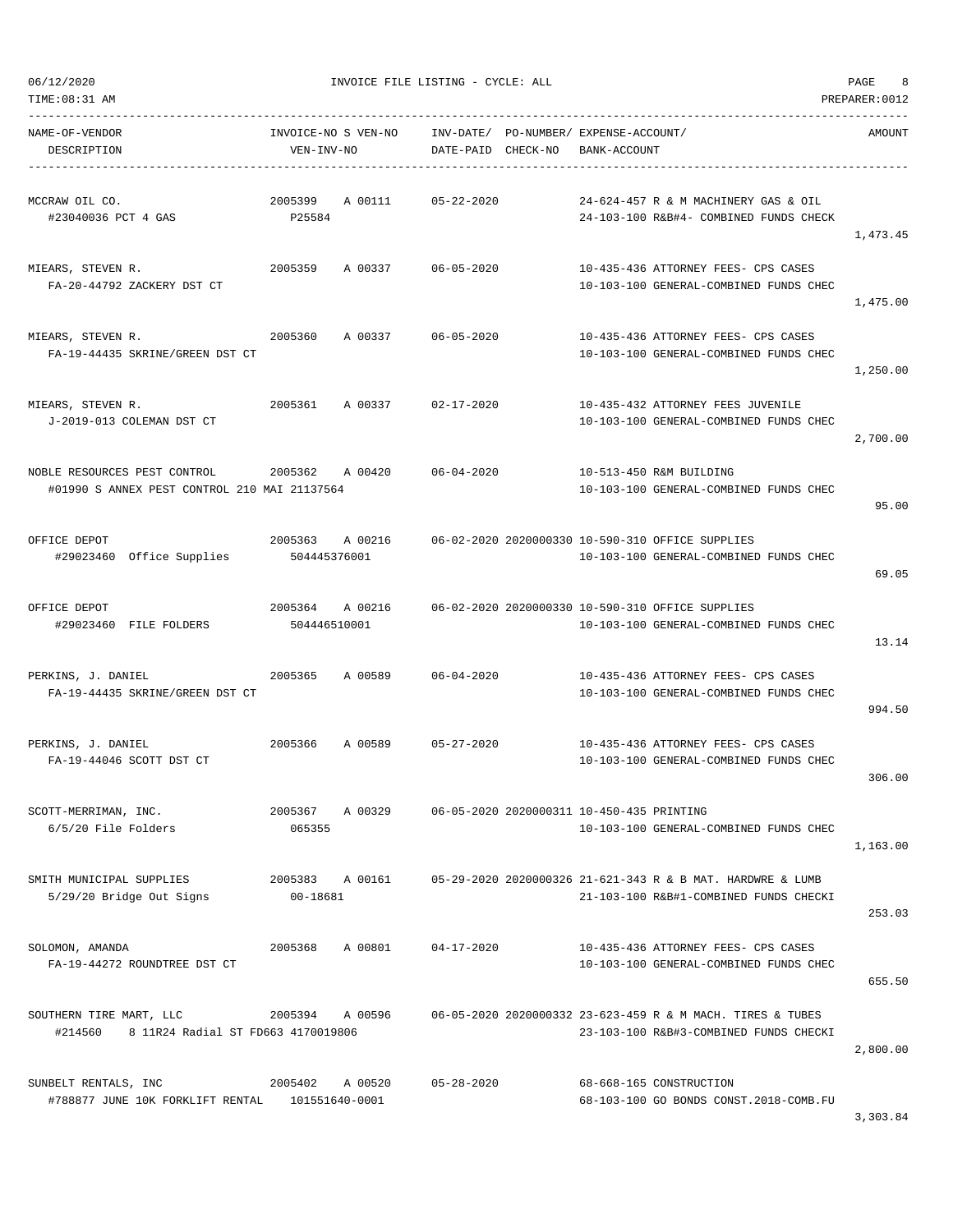| NAME-OF-VENDOR<br>DESCRIPTION                                                 | INVOICE-NO S VEN-NO INV-DATE/ PO-NUMBER/ EXPENSE-ACCOUNT/<br>VEN-INV-NO |                    | DATE-PAID CHECK-NO | BANK-ACCOUNT |                                                                            | AMOUNT   |
|-------------------------------------------------------------------------------|-------------------------------------------------------------------------|--------------------|--------------------|--------------|----------------------------------------------------------------------------|----------|
|                                                                               |                                                                         |                    |                    |              |                                                                            |          |
| SUNBELT RENTALS, INC<br>#788877 JUNE 12K FORKLIFT RENTAL 96597644-0015        | 2005403 A 00520                                                         |                    | 05-30-2020         |              | 68-668-165 CONSTRUCTION<br>68-103-100 GO BONDS CONST.2018-COMB.FU          |          |
|                                                                               |                                                                         |                    |                    |              |                                                                            | 2,847.04 |
| TEXAS ASSOC.OF COUNTIES RISK MGMT P 2005287 A 00307 06-01-2020                |                                                                         |                    |                    |              | 10-400-204 WORKERS' COMPENSATION                                           |          |
| #0740 WORKERS COMP 3RD&4TH QTR 27008-WC3 / 27008-WC                           |                                                                         |                    |                    |              | 10-103-100 GENERAL-COMBINED FUNDS CHEC                                     |          |
|                                                                               |                                                                         |                    |                    |              |                                                                            | 154.59   |
| TEXAS ASSOC.OF COUNTIES RISK MGMT P 2005288 A 00307 06-01-2020                |                                                                         |                    |                    |              | 10-403-204 WORKERS COMPENSATION                                            |          |
| #0740 WORKERS COMP 3RD&4TH QTR 27008-WC3 / 27008-WC                           |                                                                         |                    |                    |              | 10-103-100 GENERAL-COMBINED FUNDS CHEC                                     |          |
|                                                                               |                                                                         |                    |                    |              |                                                                            | 387.32   |
| TEXAS ASSOC.OF COUNTIES RISK MGMT P 2005289 A 00307                           |                                                                         |                    | 06-01-2020         |              | 10-405-204 WORKERS' COMPENSATION                                           |          |
| #0740 WORKERS COMP 3RD&4TH OTR 27008-WC3 / 27008-WC                           |                                                                         |                    |                    |              | 10-103-100 GENERAL-COMBINED FUNDS CHEC                                     | 60.97    |
|                                                                               |                                                                         |                    |                    |              |                                                                            |          |
| TEXAS ASSOC.OF COUNTIES RISK MGMT P 2005290 A 00307 06-01-2020                |                                                                         |                    |                    |              | 10-406-204 WORKERS' COMPENSATION                                           |          |
| #0740 WORKERS COMP 3RD&4TH OTR 27008-WC3 / 27008-WC                           |                                                                         |                    |                    |              | 10-103-100 GENERAL-COMBINED FUNDS CHEC                                     | 50.83    |
|                                                                               |                                                                         |                    |                    |              |                                                                            |          |
|                                                                               |                                                                         |                    |                    |              | 10-409-204 WORKERS' COMPENSATION                                           |          |
| #0740 WORKERS COMP 3RD&4TH QTR 27008-WC3 / 27008-WC                           |                                                                         |                    |                    |              | 10-103-100 GENERAL-COMBINED FUNDS CHEC                                     | 389.54   |
|                                                                               |                                                                         |                    |                    |              |                                                                            |          |
| TEXAS ASSOC.OF COUNTIES RISK MGMT P 2005292<br>#0740 WORKERS COMP 3RD&4TH QTR | 27008-WC3 / 27008-WC                                                    | A 00307 06-01-2020 |                    |              | 10-410-204 WORKERS COMPENSATION<br>10-103-100 GENERAL-COMBINED FUNDS CHEC  |          |
|                                                                               |                                                                         |                    |                    |              |                                                                            | 472.73   |
| TEXAS ASSOC.OF COUNTIES RISK MGMT P 2005293 A 00307                           |                                                                         |                    | 06-01-2020         |              | 10-435-204 WORKERS COMPENSATION                                            |          |
| #0740 WORKERS COMP 3RD&4TH QTR                                                | 27008-WC3 / 27008-WC                                                    |                    |                    |              | 10-103-100 GENERAL-COMBINED FUNDS CHEC                                     |          |
|                                                                               |                                                                         |                    |                    |              |                                                                            | 249.52   |
| TEXAS ASSOC.OF COUNTIES RISK MGMT P 2005294 A 00307 06-01-2020                |                                                                         |                    |                    |              | 10-455-204 WORKERS' COMPENSATION                                           |          |
| #0740 WORKERS COMP 3RD&4TH QTR 27008-WC3 / 27008-WC                           |                                                                         |                    |                    |              | 10-103-100 GENERAL-COMBINED FUNDS CHEC                                     |          |
|                                                                               |                                                                         |                    |                    |              |                                                                            | 168.05   |
| TEXAS ASSOC.OF COUNTIES RISK MGMT P 2005295                                   |                                                                         | A 00307            | $06 - 01 - 2020$   |              | 10-456-204 WORKERS' COMPENSATION                                           |          |
|                                                                               |                                                                         |                    |                    |              | 10-103-100 GENERAL-COMBINED FUNDS CHEC                                     |          |
|                                                                               |                                                                         |                    |                    |              |                                                                            | 130.10   |
| TEXAS ASSOC.OF COUNTIES RISK MGMT P 2005296 A 00307 06-01-2020                |                                                                         |                    |                    |              | 10-457-204 WORKERS' COMPENSATION                                           |          |
| #0740 WORKERS COMP 3RD&4TH OTR 27008-WC3 / 27008-WC                           |                                                                         |                    |                    |              | 10-103-100 GENERAL-COMBINED FUNDS CHEC                                     |          |
|                                                                               |                                                                         |                    |                    |              |                                                                            | 110.88   |
| TEXAS ASSOC.OF COUNTIES RISK MGMT P 2005297 A 00307 06-01-2020                |                                                                         |                    |                    |              | 10-475-204 WORKERS' COMPENSATION                                           |          |
| #0740 WORKERS COMP 3RD&4TH QTR 27008-WC3 / 27008-WC                           |                                                                         |                    |                    |              | 10-103-100 GENERAL-COMBINED FUNDS CHEC                                     | 633.26   |
|                                                                               |                                                                         |                    |                    |              |                                                                            |          |
| TEXAS ASSOC.OF COUNTIES RISK MGMT P 2005298 A 00307 06-01-2020                |                                                                         |                    |                    |              | 10-495-204 WORKERS COMPENSATION                                            |          |
| #0740 WORKERS COMP 3RD&4TH QTR 27008-WC3 / 27008-WC                           |                                                                         |                    |                    |              | 10-103-100 GENERAL-COMBINED FUNDS CHEC                                     | 310.90   |
|                                                                               |                                                                         |                    |                    |              |                                                                            |          |
| TEXAS ASSOC.OF COUNTIES RISK MGMT P 2005299 A 00307 06-01-2020                |                                                                         |                    |                    |              | 10-496-204 WORKERS' COMPENSATION<br>10-103-100 GENERAL-COMBINED FUNDS CHEC |          |
| #0740 WORKERS COMP 3RD&4TH QTR                                                | 27008-WC3 / 27008-WC                                                    |                    |                    |              |                                                                            |          |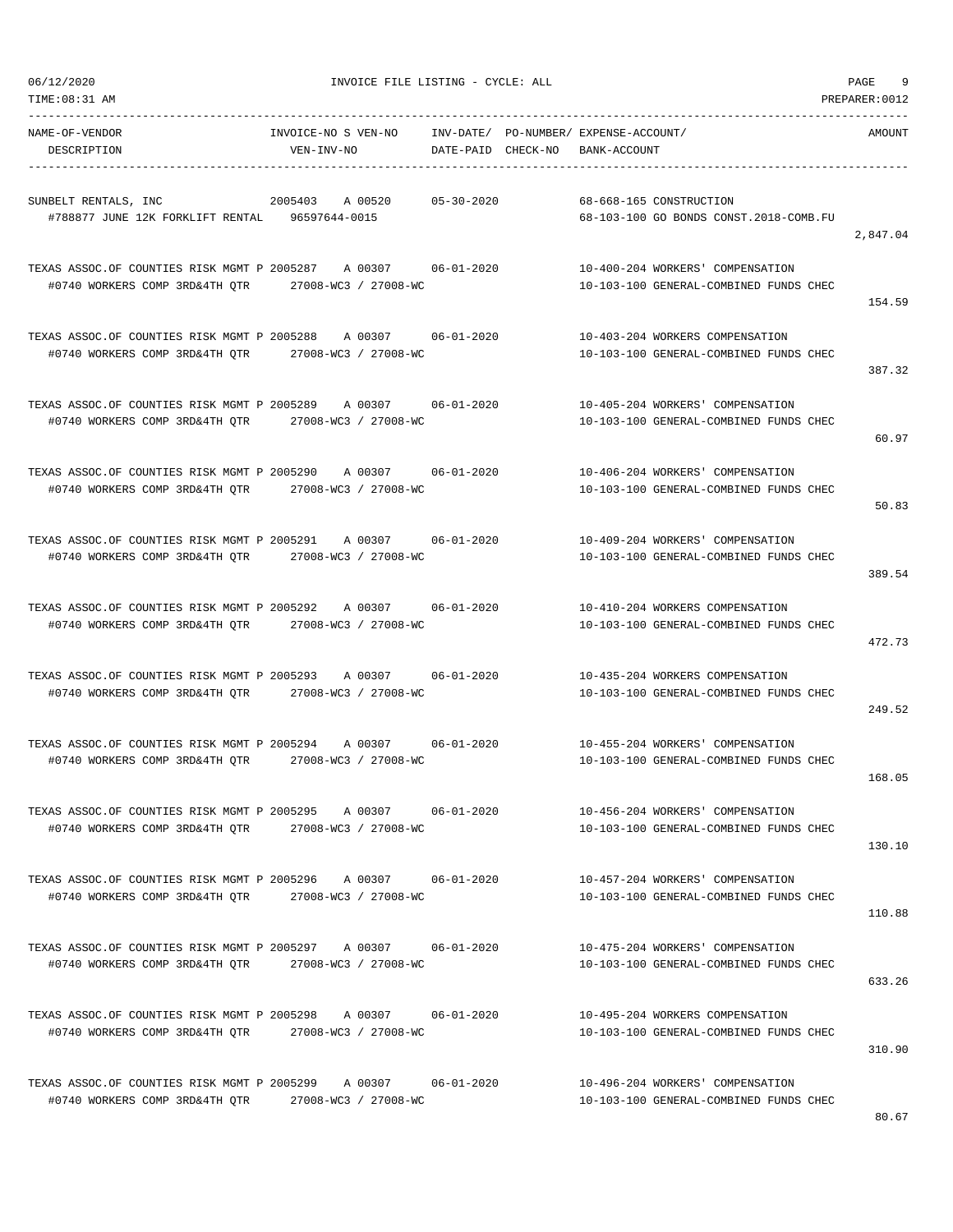| 06/12/2020<br>TIME:08:31 AM                                                                                |                                            | INVOICE FILE LISTING - CYCLE: ALL                           |                                                                            | PAGE 10<br>PREPARER: 0012 |
|------------------------------------------------------------------------------------------------------------|--------------------------------------------|-------------------------------------------------------------|----------------------------------------------------------------------------|---------------------------|
| NAME-OF-VENDOR<br>DESCRIPTION                                                                              | INVOICE-NO S VEN-NO<br>VEN-INV-NO          | INV-DATE/ PO-NUMBER/ EXPENSE-ACCOUNT/<br>DATE-PAID CHECK-NO | BANK-ACCOUNT                                                               | AMOUNT                    |
| TEXAS ASSOC.OF COUNTIES RISK MGMT P 2005300<br>#0740 WORKERS COMP 3RD&4TH QTR                              | A 00307<br>27008-WC3 / 27008-WC            | 06-01-2020                                                  | 10-497-204 WORKERS' COMPENSATION<br>10-103-100 GENERAL-COMBINED FUNDS CHEC | 162.58                    |
| TEXAS ASSOC.OF COUNTIES RISK MGMT P 2005301<br>#0740 WORKERS COMP 3RD&4TH QTR                              | A 00307 06-01-2020<br>27008-WC3 / 27008-WC |                                                             | 10-499-204 WORKERS COMPENSATION<br>10-103-100 GENERAL-COMBINED FUNDS CHEC  | 334.93                    |
| TEXAS ASSOC.OF COUNTIES RISK MGMT P 2005302<br>#0740 WORKERS COMP 3RD&4TH QTR 27008-WC3 / 27008-WC         | A 00307                                    | $06 - 01 - 2020$                                            | 10-503-204 WORKERS COMPENSATION<br>10-103-100 GENERAL-COMBINED FUNDS CHEC  | 98.26                     |
| TEXAS ASSOC.OF COUNTIES RISK MGMT P 2005303<br>#0740 WORKERS COMP 3RD&4TH OTR                              | A 00307<br>27008-WC3 / 27008-WC            | $06 - 01 - 2020$                                            | 10-510-204 WORKERS' COMPENSATION<br>10-103-100 GENERAL-COMBINED FUNDS CHEC | 717.31                    |
| TEXAS ASSOC.OF COUNTIES RISK MGMT P 2005304 A 00307 06-01-2020<br>#0740 WORKERS COMP 3RD&4TH OTR           | 27008-WC3 / 27008-WC                       |                                                             | 10-511-204 WORKER' COMPENSATION<br>10-103-100 GENERAL-COMBINED FUNDS CHEC  | 110.33                    |
| TEXAS ASSOC.OF COUNTIES RISK MGMT P 2005305<br>#0740 WORKERS COMP 3RD&4TH QTR 27008-WC3 / 27008-WC         | A 00307 06-01-2020                         |                                                             | 10-513-204 WORKERS' COMPENSATION<br>10-103-100 GENERAL-COMBINED FUNDS CHEC | 117.05                    |
| TEXAS ASSOC.OF COUNTIES RISK MGMT P 2005306<br>#0740 WORKERS COMP 3RD&4TH QTR                              | A 00307<br>27008-WC3 / 27008-WC            | $06 - 01 - 2020$                                            | 10-516-204 WORKERS' COMPENSATION<br>10-103-100 GENERAL-COMBINED FUNDS CHEC | 60.68                     |
| TEXAS ASSOC.OF COUNTIES RISK MGMT P 2005307 A 00307<br>#0740 WORKERS COMP 3RD&4TH QTR                      | 27008-WC3 / 27008-WC                       | 06-01-2020                                                  | 10-551-204 WORKERS' COMPENSATION<br>10-103-100 GENERAL-COMBINED FUNDS CHEC | 295.39                    |
| TEXAS ASSOC.OF COUNTIES RISK MGMT P 2005308 A 00307<br>#0740 WORKERS COMP 3RD&4TH OTR                      | 27008-WC3 / 27008-WC                       | 06-01-2020                                                  | 10-552-204 WORKERS' COMPENSATION<br>10-103-100 GENERAL-COMBINED FUNDS CHEC | 139.07                    |
| TEXAS ASSOC.OF COUNTIES RISK MGMT P 2005309 A 00307<br>#0740 WORKERS COMP 3RD&4TH QTR 27008-WC3 / 27008-WC |                                            | $06 - 01 - 2020$                                            | 10-553-204 WORKERS' COMPENSATION<br>10-103-100 GENERAL-COMBINED FUNDS CHEC | 123.62                    |
| TEXAS ASSOC.OF COUNTIES RISK MGMT P 2005310 A 00307<br>#0740 WORKERS COMP 3RD&4TH OTR                      | 27008-WC3 / 27008-WC                       | 06-01-2020                                                  | 10-560-204 WORKERS' COMPENSATION<br>10-103-100 GENERAL-COMBINED FUNDS CHEC | 8,092.36                  |
| TEXAS ASSOC.OF COUNTIES RISK MGMT P 2005311 A 00307<br>#0740 WORKERS COMP 3RD&4TH OTR 27008-WC3 / 27008-WC |                                            | 06-01-2020                                                  | 10-573-204 WORKERS' COMPENSATION<br>10-103-100 GENERAL-COMBINED FUNDS CHEC | 57.71                     |
| TEXAS ASSOC.OF COUNTIES RISK MGMT P 2005312 A 00307<br>#0740 WORKERS COMP 3RD&4TH QTR 27008-WC3 / 27008-WC |                                            | 06-01-2020                                                  | 10-590-204 WORKERS' COMPENSATION<br>10-103-100 GENERAL-COMBINED FUNDS CHEC | 144.23                    |
| TEXAS ASSOC.OF COUNTIES RISK MGMT P 2005313 A 00307<br>#0740 WORKERS COMP 3RD&4TH QTR 27008-WC3 / 27008-WC |                                            | $06 - 01 - 2020$                                            | 10-645-204 WORKER'S COMP<br>10-103-100 GENERAL-COMBINED FUNDS CHEC         |                           |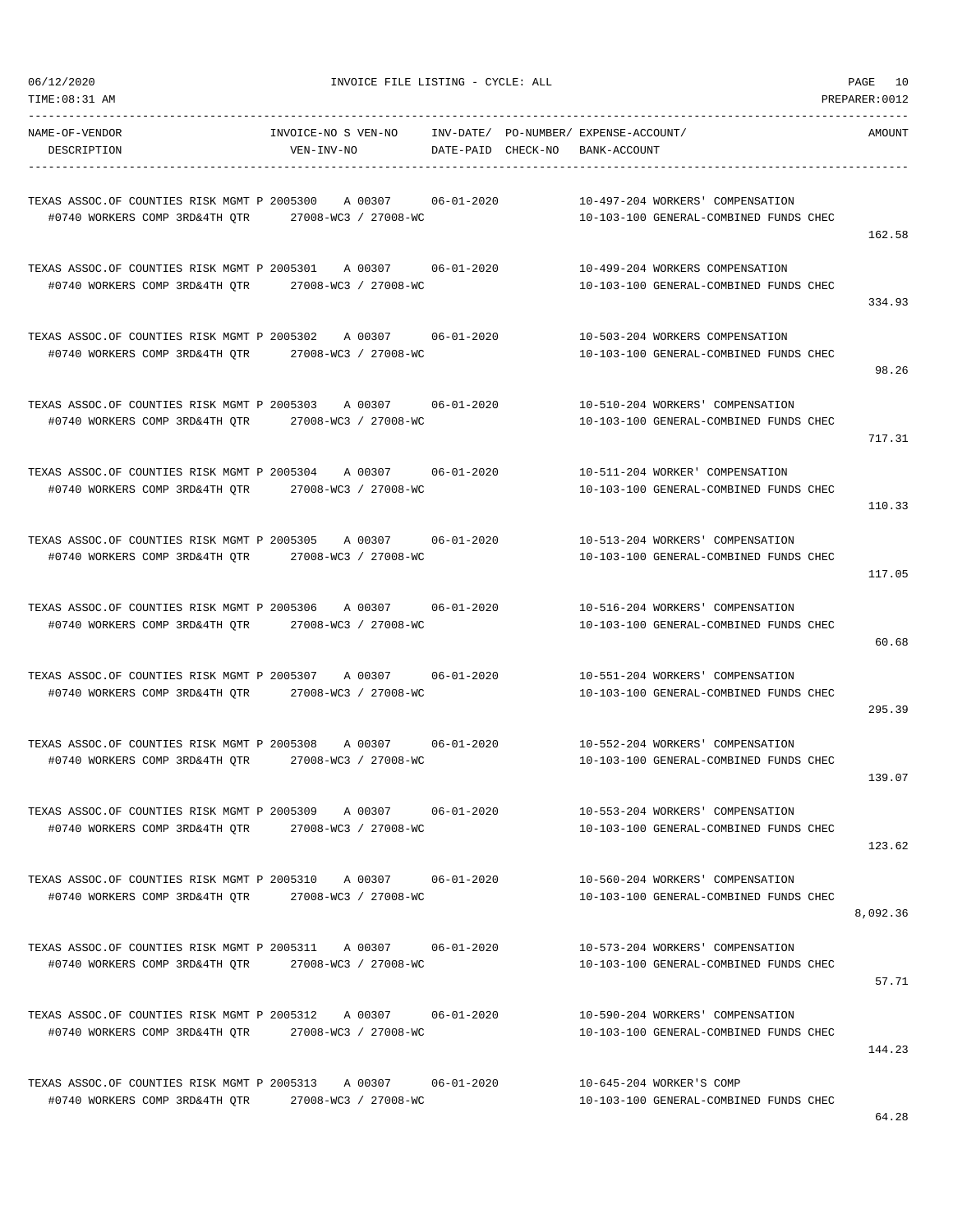| NAME-OF-VENDOR                                                 | INVOICE-NO S VEN-NO |                    | INV-DATE/ PO-NUMBER/ EXPENSE-ACCOUNT/                                                           | AMOUNT   |
|----------------------------------------------------------------|---------------------|--------------------|-------------------------------------------------------------------------------------------------|----------|
| DESCRIPTION                                                    | VEN-INV-NO          | DATE-PAID CHECK-NO | BANK-ACCOUNT                                                                                    |          |
|                                                                |                     |                    |                                                                                                 |          |
| TEXAS ASSOC.OF COUNTIES RISK MGMT P 2005314 A 00307            |                     | 06-01-2020         | 10-665-204 WORKERS' COMPENSATION                                                                |          |
| #0740 WORKERS COMP 3RD&4TH QTR 27008-WC3 / 27008-WC            |                     |                    | 10-103-100 GENERAL-COMBINED FUNDS CHEC                                                          | 42.49    |
| TEXAS ASSOC.OF COUNTIES RISK MGMT P 2005315 A 00307 06-01-2020 |                     |                    | 10-591-204 WORKERS' COMPENSATION                                                                |          |
| #0740 WORKERS COMP 3RD&4TH QTR 27008-WC3 / 27008-WC            |                     |                    | 10-103-100 GENERAL-COMBINED FUNDS CHEC                                                          |          |
|                                                                |                     |                    |                                                                                                 | 55.55    |
| TEXAS ASSOC.OF COUNTIES RISK MGMT P 2005316                    | A 00307             | 06-01-2020         | 10-450-204 WORKERS COMPENSATION                                                                 |          |
| #0740 WORKERS COMP 3RD&4TH QTR 27008-WC3 / 27008-WC            |                     |                    | 10-103-100 GENERAL-COMBINED FUNDS CHEC                                                          |          |
|                                                                |                     |                    |                                                                                                 | 458.10   |
| TEXAS ASSOC.OF COUNTIES RISK MGMT P 2005317                    |                     | A 00307 06-01-2020 | 18-402-204 WORKERS COMPENSATION                                                                 |          |
| #0740 WORKERS COMP 3RD&4TH QTR 27008-WC3 / 27008-WC            |                     |                    | 18-103-100 CO.CLK.REC.MNGMT.-COMB.FUND                                                          |          |
|                                                                |                     |                    |                                                                                                 | 38.58    |
| TEXAS ASSOC.OF COUNTIES RISK MGMT P 2005318 A 00307 06-01-2020 |                     |                    | 21-621-204 WORKERS' COMPENSATION                                                                |          |
| #0740 WORKERS COMP 3RD&4TH QTR 27008-WC3 / 27008-WC            |                     |                    | 21-103-100 R&B#1-COMBINED FUNDS CHECKI                                                          |          |
|                                                                |                     |                    |                                                                                                 | 3,436.38 |
| TEXAS ASSOC.OF COUNTIES RISK MGMT P 2005319 A 00307            |                     | 06-01-2020         | 21-625-204 WORKERS' COMPENSATION                                                                |          |
| #0740 WORKERS COMP 3RD&4TH QTR 27008-WC3 / 27008-WC            |                     |                    | 21-103-100 R&B#1-COMBINED FUNDS CHECKI                                                          |          |
|                                                                |                     |                    |                                                                                                 | 15.51    |
| TEXAS ASSOC.OF COUNTIES RISK MGMT P 2005320                    |                     | A 00307 06-01-2020 | 22-622-204 WORKERS' COMPENSATION                                                                |          |
| #0740 WORKERS COMP 3RD&4TH QTR 27008-WC3 / 27008-WC            |                     |                    | 22-103-100 R&B#2- COMBINED FUNDS CHECK                                                          |          |
|                                                                |                     |                    |                                                                                                 | 3,544.63 |
| TEXAS ASSOC.OF COUNTIES RISK MGMT P 2005321                    | A 00307             | $06 - 01 - 2020$   | 22-625-204 WORKERS' COMPENSATION                                                                |          |
| #0740 WORKERS COMP 3RD&4TH QTR 27008-WC3 / 27008-WC            |                     |                    | 22-103-100 R&B#2- COMBINED FUNDS CHECK                                                          |          |
|                                                                |                     |                    |                                                                                                 | 15.51    |
| TEXAS ASSOC.OF COUNTIES RISK MGMT P 2005322                    | A 00307             | 06-01-2020         | 23-623-204 WORKERS' COMPENSATION                                                                |          |
| #0740 WORKERS COMP 3RD&4TH QTR 27008-WC3 / 27008-WC            |                     |                    | 23-103-100 R&B#3-COMBINED FUNDS CHECKI                                                          |          |
|                                                                |                     |                    |                                                                                                 | 4,466.97 |
| TEXAS ASSOC.OF COUNTIES RISK MGMT P 2005323                    | A 00307             | $06 - 01 - 2020$   | 23-625-204 WORKERS' COMPENSATION                                                                |          |
| #0740 WORKERS COMP 3RD&4TH QTR 27008-WC3 / 27008-WC            |                     |                    | 23-103-100 R&B#3-COMBINED FUNDS CHECKI                                                          |          |
|                                                                |                     |                    |                                                                                                 | 15.51    |
|                                                                |                     |                    | TEXAS ASSOC.OF COUNTIES RISK MGMT P 2005324 A 00307 06-01-2020 24-624-204 WORKERS' COMPENSATION |          |
| #0740 WORKERS COMP 3RD&4TH QTR 27008-WC3 / 27008-WC            |                     |                    | 24-103-100 R&B#4- COMBINED FUNDS CHECK                                                          |          |
|                                                                |                     |                    |                                                                                                 | 2,849.73 |
|                                                                |                     |                    | TEXAS ASSOC.OF COUNTIES RISK MGMT P 2005325 A 00307 06-01-2020 24-625-204 WORKERS' COMPENSATION |          |
| #0740 WORKERS COMP 3RD&4TH QTR 27008-WC3 / 27008-WC            |                     |                    | 24-103-100 R&B#4- COMBINED FUNDS CHECK                                                          |          |
|                                                                |                     |                    |                                                                                                 | 15.51    |
| TEXAS ASSOC.OF COUNTIES RISK MGMT P 2005326 A 00307 06-01-2020 |                     |                    | 20-449-204 WORKERS COMPENSATION                                                                 |          |
| #0740 WORKERS COMP 3RD&4TH QTR 27008-WC3 / 27008-WC            |                     |                    | 20-103-100 CO.OFF.REC.MNGMT-COMB. FUND                                                          |          |
|                                                                |                     |                    |                                                                                                 | 13.47    |
| TEXAS ASSOC.OF COUNTIES RISK MGMT P 2005327 A 00307 06-01-2020 |                     |                    | 84-560-204 WORKERS' COMPENSATION                                                                |          |
| #0740 WORKERS COMP 3RD&4TH QTR 27008-WC3 / 27008-WC            |                     |                    | 84-103-100 BOIS D'ARC-COMBINED FUNDS C                                                          |          |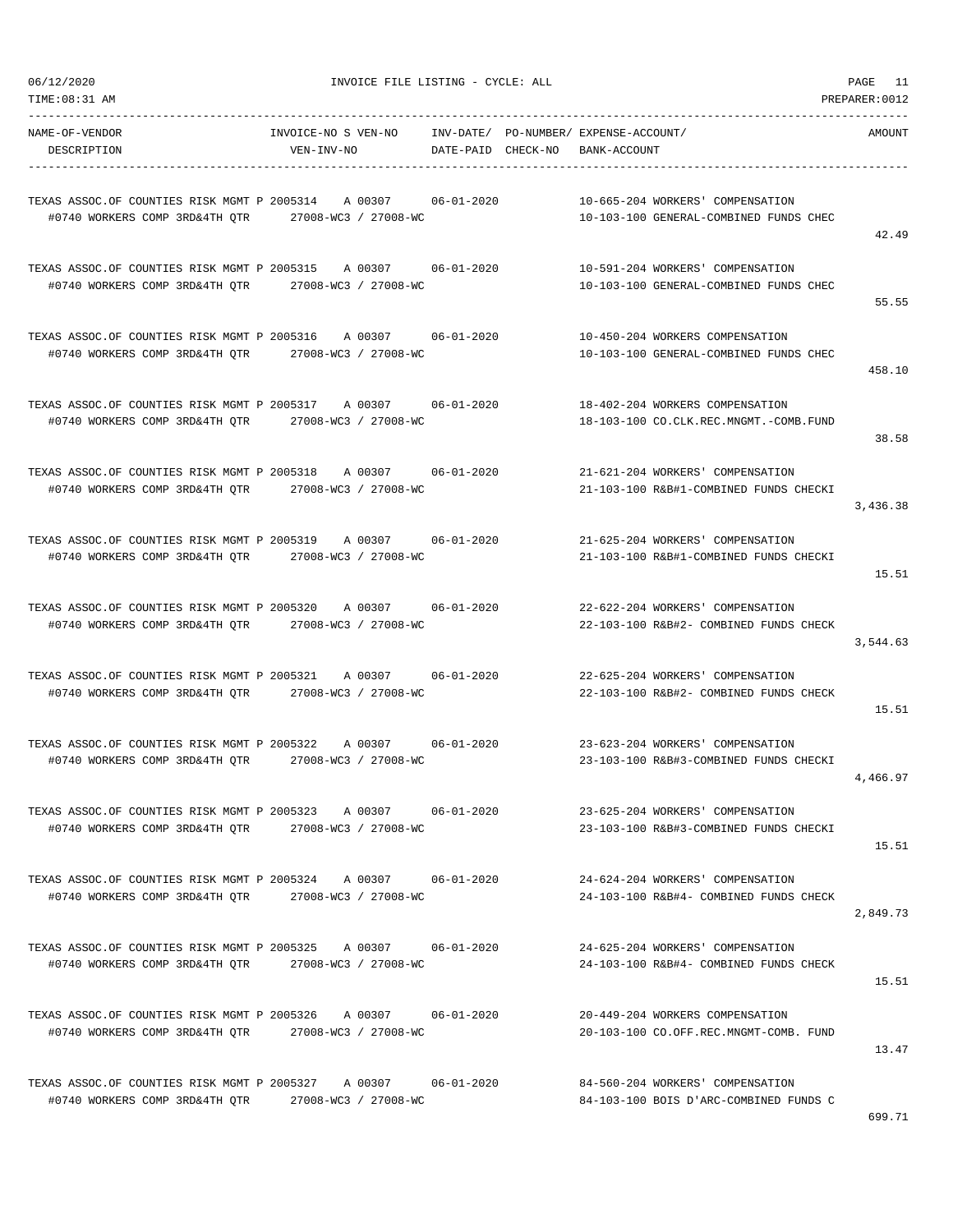| TIME:08:31 AM                                                                            |                                                    |                  |                                                                                       | PREPARER: 0012 |
|------------------------------------------------------------------------------------------|----------------------------------------------------|------------------|---------------------------------------------------------------------------------------|----------------|
| NAME-OF-VENDOR<br>DESCRIPTION                                                            | INVOICE-NO S VEN-NO<br>VEN-INV-NO                  |                  | INV-DATE/ PO-NUMBER/ EXPENSE-ACCOUNT/<br>DATE-PAID CHECK-NO BANK-ACCOUNT              | AMOUNT         |
| TEXAS COURT REPORTERS ASSOC. 2005369<br>CSR#8313 CONVENTION REGIST. M WOODSON            | A 00244                                            | $06 - 09 - 2020$ | 10-435-427 OUT OF CO TRAVEL/TRAINING<br>10-103-100 GENERAL-COMBINED FUNDS CHEC        | 150.00         |
| THOMSON REUTERS - WEST PAYMENT CTR 2005370 A 00180<br>#1003935865 DA ONLINE              | 842474165                                          | $05 - 31 - 2020$ | 10-475-421 INTERNET/ONLINE LEGAL RE<br>10-103-100 GENERAL-COMBINED FUNDS CHEC         | 354.64         |
| TYLER TECHNOLOGIES, INC.<br>#45205 FINANCIALS SAAS                                       | 2005371 A 00310 05-20-2020<br>025-298085           |                  | 10-510-453 COMPUTER SOFTWARE MAINTEN<br>10-103-100 GENERAL-COMBINED FUNDS CHEC        | 650.00         |
| TYLER TECHNOLOGIES, INC.<br>#45205 E SIGNATURE T&M SVC                                   | 2005372 A 00310<br>020-24686                       |                  | 05-19-2020 2020000085 10-435-574 TECHNOLOGY<br>10-103-100 GENERAL-COMBINED FUNDS CHEC | 750.00         |
| U.S. BANK CORPORATE TRUST<br>MAY MJ PRISONER HOUSING                                     | 2005373 A 00539<br>FAN200503FCMJ                   | $06 - 02 - 2020$ | 10-565-380 PRISONER HOUSING<br>10-103-100 GENERAL-COMBINED FUNDS CHEC                 | 75,868.75      |
| U.S. BANK CORPORATE TRUST<br>MAY SA PRISONER HOUSING                                     | 2005374 A 00539 06-02-2020<br>FAN200504FCSA        |                  | 10-565-380 PRISONER HOUSING<br>10-103-100 GENERAL-COMBINED FUNDS CHEC                 | 143,807.50     |
| U.S. BANK CORPORATE TRUST<br>MAY PRISONER TRANSPORT/GUARD                                | 2005375 A 00539 06-02-2020<br>FAN200515FCGT/14FCMT |                  | 10-565-400 PRISONER TRANSPORT/GUARD<br>10-103-100 GENERAL-COMBINED FUNDS CHEC         | 238.43         |
| UPRIGHT INDUSTRIAL GROUP, INC 2005404<br>#20-A-005 MAY SCAFFOLDING RENTAL 2757           | A 00521 06-05-2020                                 |                  | 68-668-165 CONSTRUCTION<br>68-103-100 GO BONDS CONST. 2018-COMB. FU                   | 2,450.00       |
| WOODSON, MARY ANN CSR, RPR 2005376 A 00486 06-09-2020<br>6/9/20 CR-19-27123-1 TRANSCRIPT |                                                    |                  | 10-435-438 COURT REPORTER EXPENSE<br>10-103-100 GENERAL-COMBINED FUNDS CHEC           | 55.00          |
| WOODSON, MARY ANN CSR,RPR<br>6/8/20 CR-20-27424-1 TRANSCRIPT                             | 2005377<br>A 00486                                 | $06 - 08 - 2020$ | 10-435-438 COURT REPORTER EXPENSE<br>10-103-100 GENERAL-COMBINED FUNDS CHEC           | 225.50         |
| WOODSON, MARY ANN CSR, RPR<br>6/10/20 CR-17-26390-A TRANSCRIPT                           | 2005378<br>A 00486                                 | $06 - 10 - 2020$ | 10-435-434 APPEAL COURT TRANSCRIPTS<br>10-103-100 GENERAL-COMBINED FUNDS CHEC         | 93.50          |
| WOODSON, MARY ANN CSR, RPR<br>6/9/20 20571-A TRANSCRIPT                                  | 2005379<br>A 00486                                 | $06 - 09 - 2020$ | 10-435-434 APPEAL COURT TRANSCRIPTS<br>10-103-100 GENERAL-COMBINED FUNDS CHEC         |                |